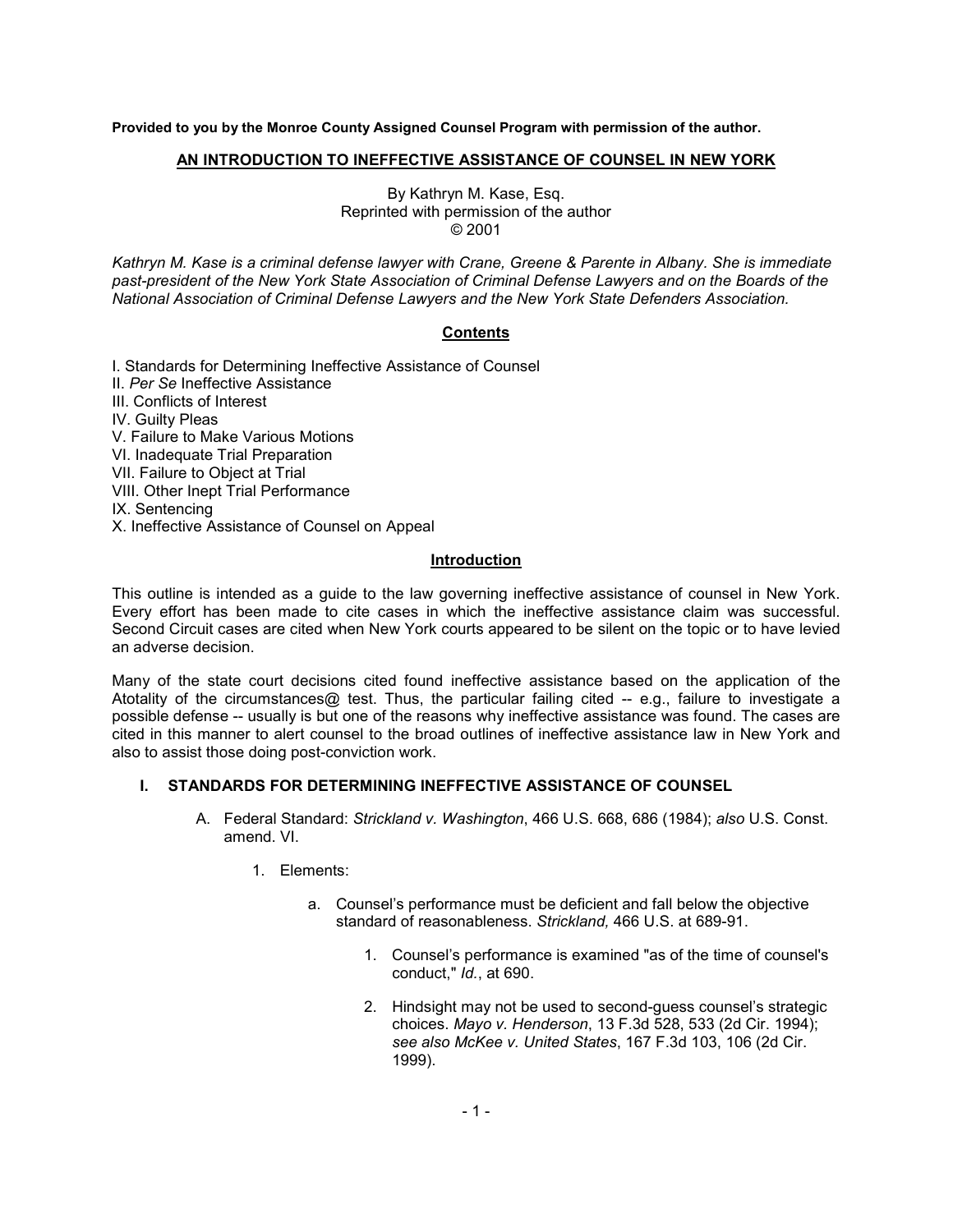- b. The deficient performance must be prejudicial, thus depriving the accused of both a fair trial and a reliable result. *Strickland,* 466 U.S. at 694.
	- 1. Prejudice is established if "there is a reasonable probability that, but for counsel's unprofessional errors, the result of the proceeding would have been different. A reasonable probability is a probability sufficient to undermine confidence in the outcome." *Id., quoted in Bunkley v. Meachum*, 68 F.3d 1518, 1521 (2d Cir. 1995).
- B. New York Standard: *People v. Baldi*, 54 N.Y.2d 137, 147 (1981); N.Y. Const. art. I, §6.
	- 1. Elements:
		- a. The finding of ineffective assistance a review of the "totality" of the evidence, law and circumstances in a particular case. *Baldi*, 54 N.Y.2d at 147*.*
		- *b.* The review must show that representation was "meaningful." *Id.*
	- 2. Exception to "Totality" Requirement--Single Substantial Error. A single substantial error by counsel which seriously compromises a defendant's right to a fair trial can constitute ineffective representation. *People v. Hobot*, 84 N.Y.2d 1021, 1022 (1995).

# **II.** *PER SE* **INEFFECTIVE ASSISTANCE**

- A. "Attorney" Not Duly Licensed in Any Jurisdiction
	- 1. *People v. Felder*, 47 N.Y.2d 287, 293-97 (1979) (layman masqueraded as lawyer). *But see People v. Kieser*, 79 N.Y.2d 936, 937-38 (1992) (no ineffective assistance where counsel was out-of-state lawyer who had been suspended in home state for failing to pay bar dues and who had not sought admission in New York *pro hac vice*).
	- 2. *Solina v. United States,* 709 F.2d 160, 167 (2d Cir. 1983) (counsel never admitted to bar).
- B. Counsel Fraudulently Obtained Law License--*United States v. Novak*, 903 F.2d 867, 870 (2d Cir. 1984).
- C. Counsel Implicated in Client's Crimes--*United States v. Fulton,* 5 F.3d 605, 609-12 (2d Cir. 1993); *United States v. Cancilla,* 725 F.2d 867, 871 (2d Cir. 1984).
- D. Counsel Asleep During Trial--*Tippins v. Walker*, 77 F.3d 682, 687 (2d Cir. 1996) (accused Asuffered prejudice, by presumption or otherwise, if his counsel was repeatedly unconscious at trial for periods of time in which defendant's interests were at stake $@$ ). *But see People v. Tippins*, 173 A.D.2d 512, 513 (2d Dept. 1991), *lv. denied* 78 N.Y.2d 1015 (1991) (New York standards for effective assistance not violated by sleeping lawyer).

#### **III. CONFLICTS OF INTEREST**

A. Defense Counsel's Prior Representation of Government Witness *-- Ciak v. United States*, 59 F.3d 296, 304-5 (2d Cir. 1995).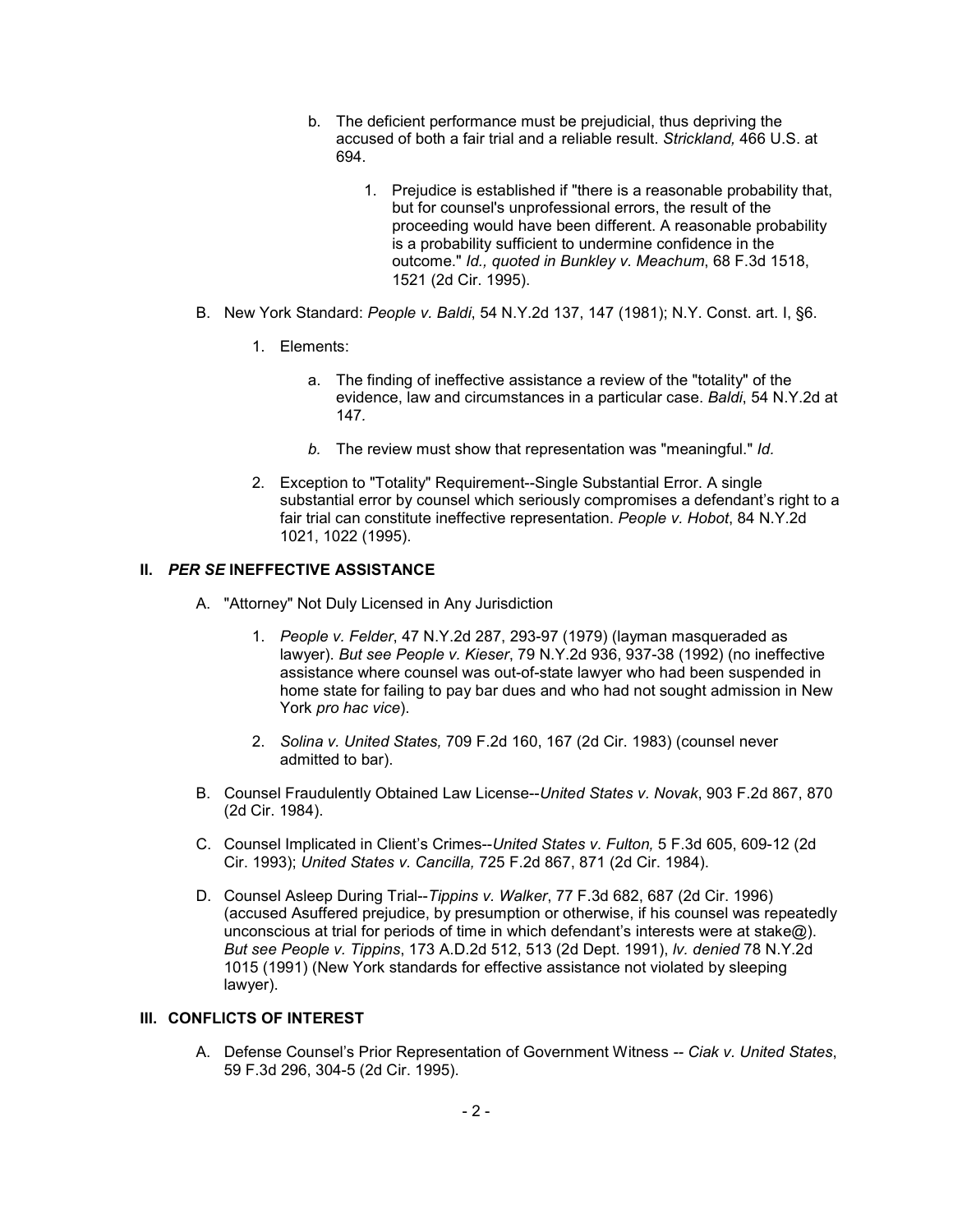- B. Plea Induced by Counsel's Threats and Misinformation -- *Lopez v. Scully*, 58 F.3d 38, 41- 43 (2d Cir. 1995).
- C. Criminal Activity by Counsel *-- United States v. Fulton*, 5 F.3d 605, 609-12 (2d Cir. 1994) (prosecution witness's allegation of criminal activity by counsel created a *per se* prejudicial conflict of interest).
- D. Representation of Co-Defendants with Conflicting Defenses--*People v. Jones*, 184 A.D.2d 405, 406 ( $1<sup>st</sup>$  Dept. 1992).
- E. Representation of Two Co-Defendants, One of Whom is Offered Plea in Exchange for Testimony Against the Other Co-Defendant--People v. Dell, 60 A.D.2d 18, 22-23 (4<sup>th</sup> Dept. 1977).
- F. Representation of Two Clients with Conflicting Interests--*People v. Carillo*, 218 A.D.2d 505, 506 (1st Dept. 1995); *People v. Ortiz*, 76 N.Y.2d 652, 656 (1990); *People v. Davis*, 72 A.D.2d 69, 71 (4<sup>th</sup> Dept. 1979).
- G. Representation by Co-Defendant's Attorney During Jury Deliberations Because Counsel Absent--*People v. Allah*, 80 N.Y.2d 396, 400 (1992).

## **IV. GUILTY PLEAS**

- A. Counsel's Ignorance of Applicable Law--*People v. Butler*, 94 A.D.2d 726, 726 (2d Dept. 1983).
- B. Failure to Investigate Prior to Advising Client to Accept Plea -- *People v. Van Wie*, 238 A.D.2d 876, 876-77 (4th Dept. 1997) (counsel ineffective in advising defendant to plead guilty when investigation would have shown the prosecution had no case).
- C. Failure to Communicate Information Regarding Viable Defense Prior to Advising Client to Plead Guilty--*People v. Thomson*, 719 NYS2d 171 (3d Dept. 2001) (attorney failed to advise client that criminal intent was necessary element of attempted murder in the second degree and element could have been negated by fact client was intoxicated).
- D. Failure to Communicate Accurate Information About Plea Negotiations--*People v. Reed*, 152 A.D.2d 481, 481 (1<sup>st</sup> Dept. 1981).
- E. Failure to Place Understanding of Plea on the Record--*People v. Roy*, 122 A.D.2d 482, 483-84 (3d Dept. 1986).
- F. Failure to Advise Client that He Was Not Entitled to Specific Performance of the Plea Agreement, but Could Withdraw Plea--*People v. Roy*, 122 A.D.2d 482, 283-84 (3d Dept. 1986).
- G. False Representations and Promises as Inducements to Plead Guilty--*Mosher v. Lavallee*, 351 F.Supp. 1101, 1107 (SDNY 1972).
- H. Failure to Advise of Deportation Consequences--*Janvier v. United States,* 659 F.Supp. 827, 829 (EDNY 1987). *But see Campbell v. United States*, 1992 WL 1001 74 (EDNY 1992) *and People v. Ford*, 86 N.Y.2d 397, 403-4 (1995).
- I. Failure to Advise Client that Prosecution Did Not Intend to Enforce Promise of Reduced Sentence--*United States ex rel. Wissenfeld v. Wilkins*, 281 F.2d 707, 712 (2d Cir. 1960).
- J. Failure to Counsel Client to Accept Plea Resulting in Shorter Sentence -- *Boria v. Keene*, 99 F.3d 492, 496-99 (2d Cir. 1996); *see also United States v. Gordon*, 156 F.3d 376,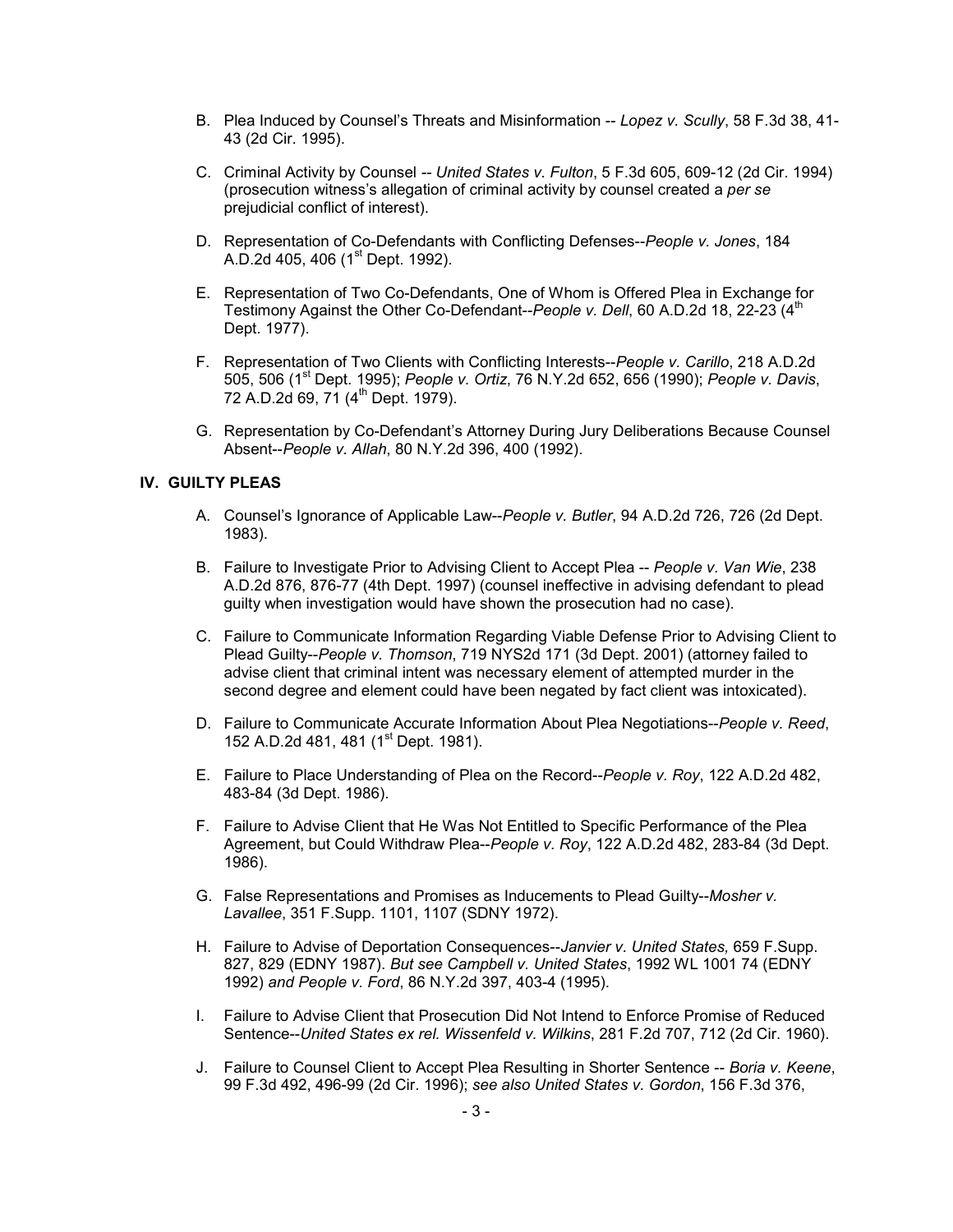379-80 (2d Cir. 1998).

K. Failure by Counsel to Familiarize Self with Charges Client Pleaded Guilty To -- *People v. Droz*, 39 N.Y.2d 457, 462-63 (1976).

## **V. FAILURE TO MAKE VARIOUS MOTIONS**

- A. Failure to File *Any* Pre-Trial Motions -- *People v. Trait*, 139 A.D.2d 937, 938-39 (4th Dept.), *appeal denied* 72 N.Y.2d 867 (1988); *People v. Ramos*, 53 A.D.2d 703, 703 (2d Dept. 1976).
- B. Speedy Trial
	- 1. Failure to Demand a Speedy Trial -- *People v. Pickens*, 216 A.D.2d 631, 632 (3d Dept. 1995); *People v. O'Connell*, 133 A.D.2d 970 (3d Dept. 1987).
	- 2. Failure to Pursue Defendant's *Pro Se* Speedy Trial Motion -- *People v. Sanford*, 148 A.D.2d 999 (4<sup>th</sup> Dept. 1989).
- C. Failure to Demand a Hearing (*Dunaway*) on Probable Cause to Arrest -- *People v. Detling*, 73 A.D.2d 937, 937-38 (2d Dept. 1980).
- D. Failure to Demand a Suppression Hearing (*Mapp*) on Physical Evidence Seized from Accused -- *People v. Donovan*, 184 A.D.2d 654, 655 (2d Dept. 1992); *People v. Gugino*, 132 A.D.2d 989, 989-90 (4th Dept. 1987); *People v. Sanin*, 84 A.D.2d 681, 682-83 (4th Dept. 1981).
- E. Failure to Demand a Suppression Hearing (*Huntley*) on Voluntariness of Statement -- *People v. Morgan*, 141 A.D.2d 928, 929-30 (3d Dept. 1988); *People v. Detling*, 73 A.D.2d 937, 937-38 (2d Dept. 1980); *People v. Gugino*, 132 A.D.2d 989, 989-90 (4th Dept. 1987); *People v. Sanin*, 84 A.D.2d 681, 682-83 (4th Dept. 1981).
- F. Failure to Demand a Hearing (*Sandoval*) on Accused's Prior Crime or Misconduct -- *People v. Wiggins*, 213 A.D.2d 965, 965 (4th Dept. 1995); *People v. Peterson*, 97 A.D.2d 967, 967-68 (4th Dept. 1983).
- G. Identification (*Wade*) Hearing
	- 1. Failure to Demand a Hearing (*Wade*) regarding Identification of the Accused -- *People v. Sullivan*, 209 A.D.2d 558, 558-59 (2d Dept. 1994); *People v. Donovan*, 184 A.D.2d 654, 655 (2d Dept. 1992); *People v. Peterson*, 97 A.D.2d 967, 967- 68 (4th Dept. 1983); *People v. Sinatra*, 89 A.D.2d 913, 914-15 (2d Dept.), *leave denied*, 28 N.Y.2d 695 (1982).
	- 2. Failure to Properly Move for a *Wade* Hearing--*People v. Hale*, 142 A.D.2d 172, 174-75 (1<sup>st</sup> Dept. 1998) (accused denied Wade hearing because counsel erroneously asserted that accused was identified in line-ups not in show up).
- H. Failure to Move for Dismissal of the Indictment -- *People v. Kilstein*, 174 A.D.2d 756, 757 (2d Dept. 1991) (vague allegations); *People v. Sanford*, 148 A.D.2d 999, 1000 (4th Dept. 1989) (improper questioning of defendant by prosecutor before grand jury).
- I. Failing to Seek Competency Hearing -- *People v. Sinatra*, 89 A.D.2d 913, 915 (2d Dept.), *leave denied*, 28 N.Y.2d 695 (1982) (ineffective assistance found where accused appeared incompetent and court suggested that counsel seek hearing, but counsel did not). *But see People v. Tortorici*, 249 A.D.2d 588, 592-93 (3d Dept. 1998), *aff'd on other*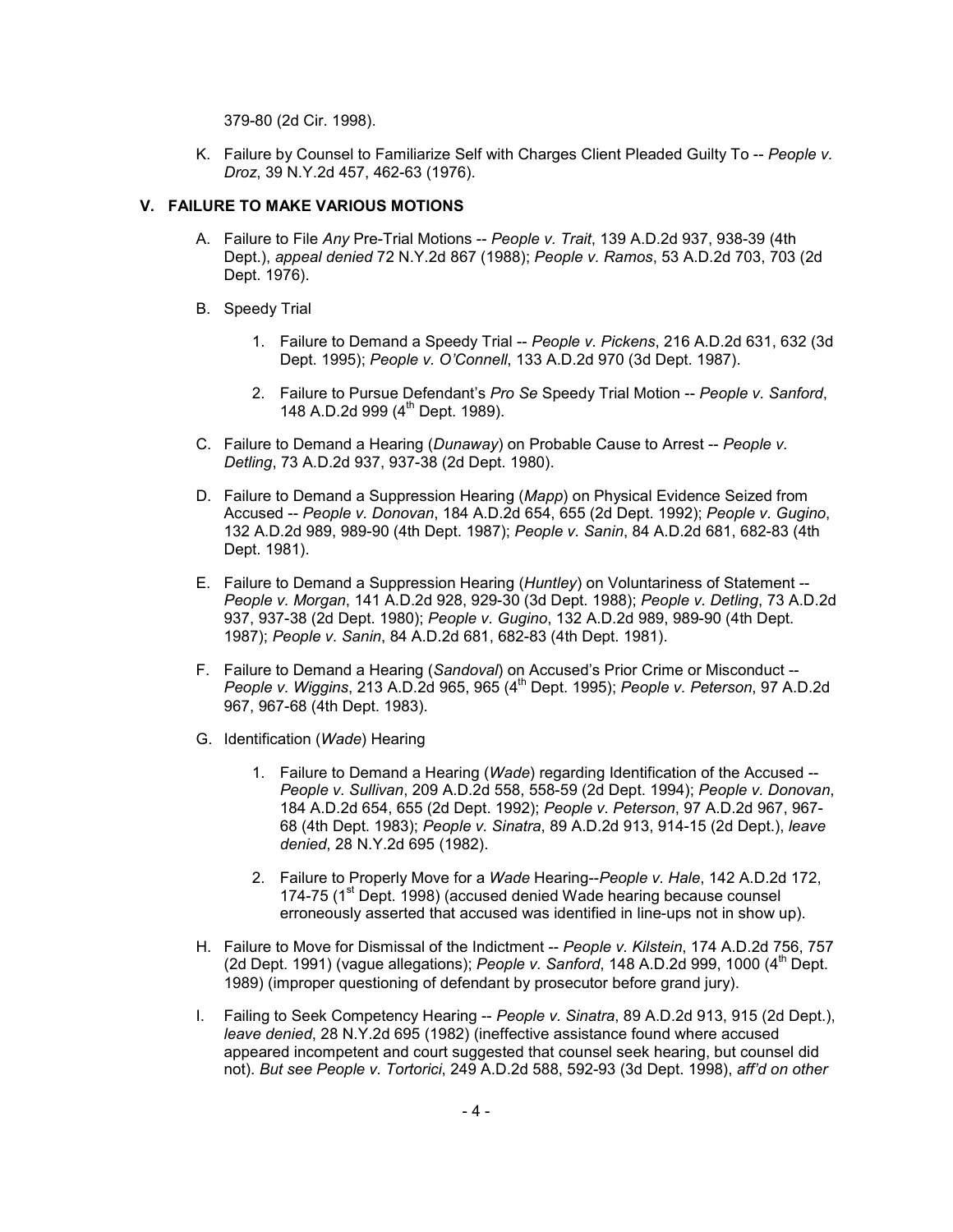*grounds*, 92 N.Y.2d 757 (1999) (counsel not ineffective for failing to seek competency hearing after prosecution's psychiatrist opined mid-trial that accused was unfit to proceed).

## **VI. INADEQUATE TRIAL PREPARATION**

- A. The Client
	- 1. Failure to Meet Client Until the Day of Trial -- *People v. Droz*, 39 N.Y.2d 457, 462-63 (1976).
	- 2. Failure to Conduct More than a Single Interview With Client Before Trial -- *People v. Simmons*, 110 A.D.2d 666, 666-67 (2d Dept. 1985).
- B. Witnesses
	- 1. Failure to Prepare Witnesses Adequately -- *People v. Donovan*, 184 A.D.2d 654, 655 (2d Dept. 1992.
	- 2. Failure to Locate and Call Significant Witnesses -- *People v. Droz*, 39 N.Y.2d 457, 462-63 (1976); *People v. Sullivan*, 209 A.D.2d 558, 558-59 (2d Dept. 1994) (failure to subpoena alibi witnesses); *People v. Sullivan*, 209 A.D.2d 558, 558-59 (2d Dept. 1994) (failure to interview available witnesses).
	- 3. Failure to Secure Independent Medical Testimony -- *People v. Ali-Baba*, 179 A.D.2d 725, 729 (2d Dept. 1992).
- C. Discovery
	- 1. Failure to Follow Up on Demanded Discovery -- *People v. Ali-Baba*, 179 A.D.2d 725, 729 (2d Dept. 1992) (counsel failed to follow up on demand for medical records which resulted in his receipt of them on the day of trial).
	- 2. Failure to Subpoena Documents -- *People v. Sullivan*, 209 A.D.2d 558, 558-59 (2d Dept. 1994).
- D. Investigation
	- 1. Generally *-- People v. Droz,* 39 N.Y.2d 457, 462 (1976); *People v. La Bree*, 34 N.Y.2d 257, 259 (1974); *People v. Van Wie*, 238 A.D.2d 876, 877 (4th Dept. 1997); *People v. AliBaba*, 179 A.D.2d 725, 728-29 (2d Dept. 1992); *see also People v. Bennett*, 29 N.Y.2d 462, 466 (1972) (right to counsel includes right to have counsel conduct appropriate investigations). *And Deluca v. Lord*, 77 F.3d 578, 584 (2d Cir.), *cert. denied*, 117 S.Ct. 83 (1996) (counsel failed to conduct adequate investigation of possible defense of extreme emotional disturbance which could have reduced murder charge to first-degree manslaughter).
	- 2. Failure to Read Hospital Records and Speak to Doctors -- *People v. Bennett*, 29 N.Y.2d 462, 466 (1972).
	- 3. Delay in Investigating Possible Mental Defense -- *People v. Wilson*, 133 A.D.2d 179, 180-81 (2d Dept. 1987).
- E. Unfamiliarity With Earlier Proceedings -- *People v. Riley*, 101 A.D.2d 710, 711 (4th Dept. 1984).
- F. Specific Defense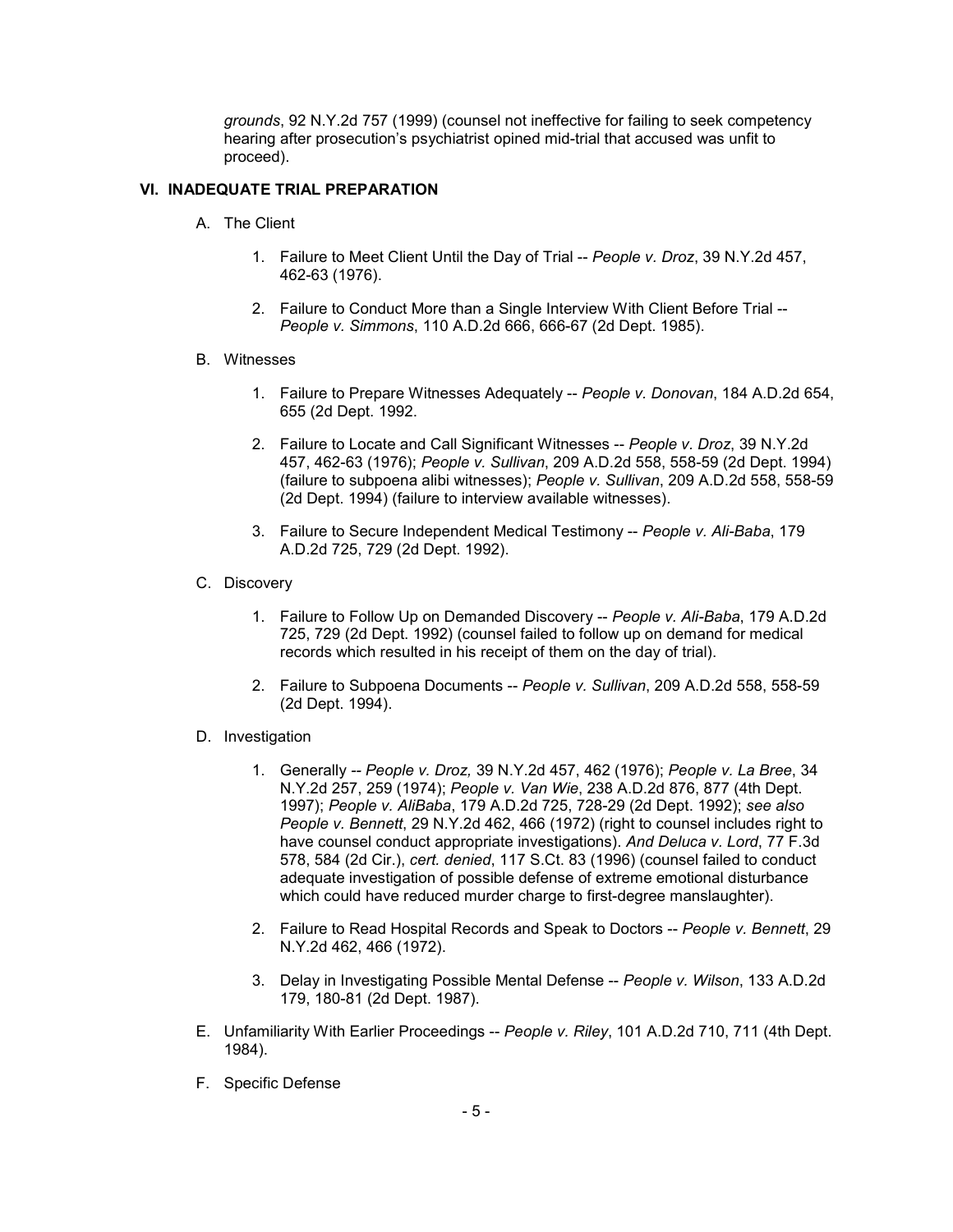- 1. Failure to Prepare Alibi Defense -- *People v. Sullivan*, 209 A.D.2d 558, 558-59 (2d Dept. 1994).
- 2. Failure to Prepare Insanity Defense -- *People v. Angellilo*, 91 A.D.2d 666, 666-67 (2d Dept. 1982).
- G. The Law
	- 1. Failure to Prepare on the Law Essential to the Defense -- *People v. Bennett*, 29 N.Y.2d 462, 464-66 (1972) (insanity case where counsel failed to read the law regarding the insanity defense); *People v. Van Wie*, 238 A.D.2d 876, 877 (4th Dept. 1997).
	- 2. Failure to Conduct Any Legal Research -- *People v. Sullivan*, 209 A.D.2d 558, 558-59 (2d Dept. 1994).

#### **VII. FAILURE TO OBJECT AT TRIAL**

- A. In General -- *People v. Hollins,* 221 A.D.2d 863, 864 (3d Dept. 1995) (counsel made only two objections at trial).
- B. Direct and Cross Examination
	- 1. To Improper Direct or Cross-Examination -- *People v. Wiggins*, 213 A.D.2d 965, 966 (4th Dept. 1995).
	- 2. To Prosecution's Improper Implications Made on Cross-Examination -- *People v. Peterson*, 97 A.D.2d 967, 967-68 (4th Dept. 1983).
- C. Evidence
	- 1. To Inadmissible Tangible Evidence **--** *People v. Hollins,* 221 A.D.2d 863, 864 (3d Dept. 1995); *People v. Donovan*, 184 A.D.2d 654, 654 (2d Dept. 1992); *People v. Ellsworth*, 131 A.D.2d 109, 112 (3d Dept. 1987); *People v. Ferguson*, 114 A.D.2d 226, 229-31 (1st Dept. 1986); *see also Quartararo v. Fogg*, 679 F.Supp. 212, 240 (EDNY 1988), *aff'd without op*., 849 F.2d 1467 (2d Cir. 1988) (counsel failed to object to evidence that defendant's parents believed him to be guilty).
	- 2. To Hearsay Evidence -- *Mason v. Scully*, 16 F.3d 38, 42 (2d Cir. 1994) (counsel ineffective in failing to object, on hearsay and Confrontation Clause grounds, to critical testimony by police detective about inculpatory statement by nontestifying codefendant).
	- 3. To Inadmissible Confession -- *People v. Vauss*, 149 A.D.2d 924, 924 (4th Dept. 1989) (confession by accused); *People v. Morgan*, 141 A.D.2d 928, 929 (3d Dept. 1988) (confession by accused); *People v. Barbot,* 133 A.D.2d 274, 275-76 (2d Dept. 1987); *Henry v. Scully*, 918 F. Supp. 693, 713-15 (S.D.N.Y. 1995), *aff'd*, 78 F.3d 51 (2d Cir. 1996) (confession of co-defendant).
	- 4. The Accused
		- a. To Evidence of Accused's Criminal Record -- *People v. Wiggins*, 213 A.D.2d 965, 966 (4th Dept. 1995); *People v. Morgan*, 141 A.D.2d 928, 929-30 (3d Dept. 1988).
		- b. To Prejudicial Collateral Matters Elicited from Accused by Prosecution-- *People v. Gugino*, 132 A.D.2d 989, 990 (4<sup>th</sup> Dept. 1987).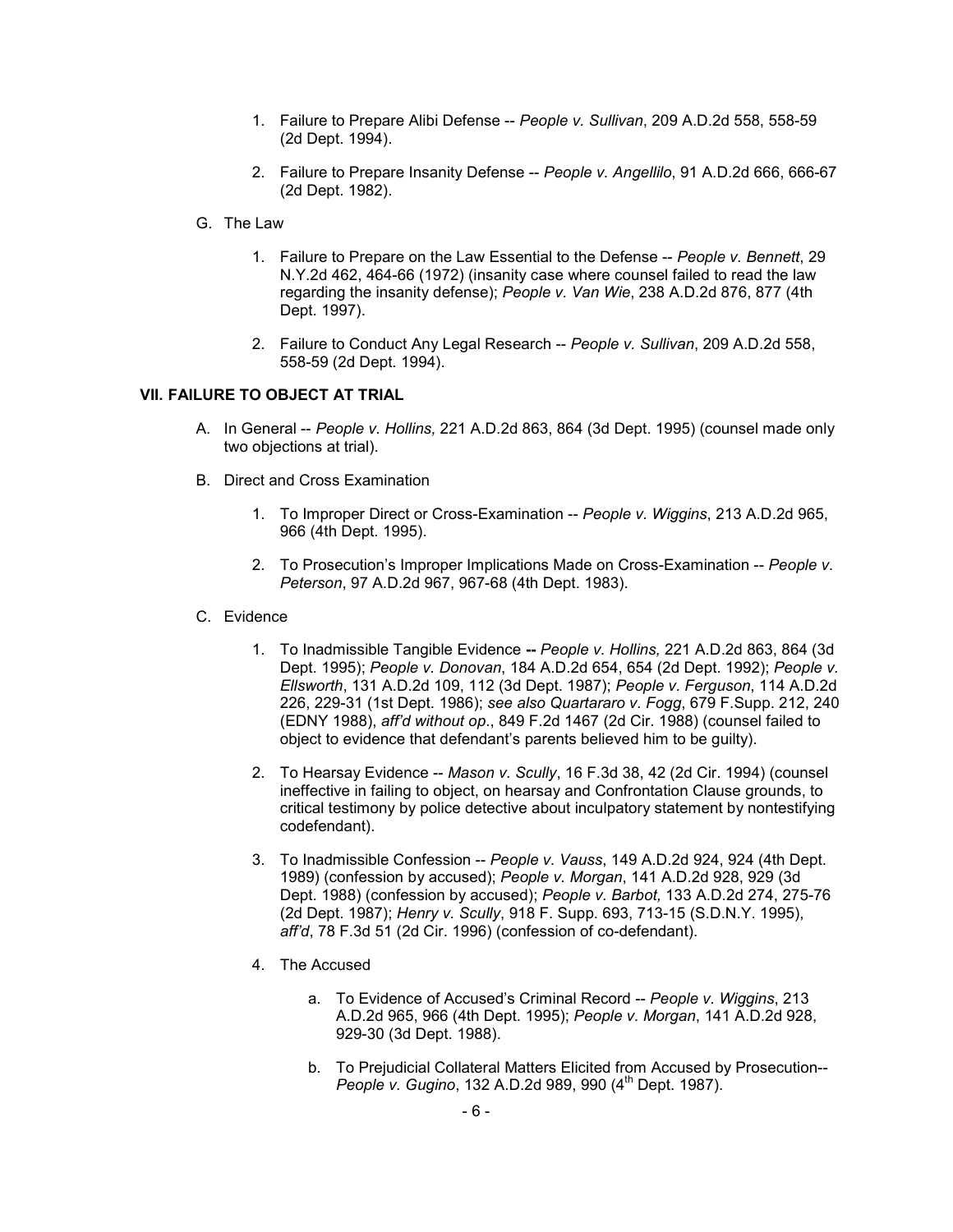- c. To Incriminating Information Extracted from Accused on Cross by Prosecution -- *People v. Sanin*, 84 A.D.2d 681, 682-83 (4th Dept. 1981).
- 5. To Improper Identification Evidence -- *People v. Wallace*, 187 A.D.2d 998, 998 (4th Dept. 1982); *People v. Winston*, 134 A.D.2d 546, 547 (2d Dept. 1987).
- D. To Prosecutorial Misconduct -- *People v. Sullivan*, 209 A.D.2d 558, 558-59 (2d Dept. 1994).
- E. To Jury Instructions -- *People v. Sullivan*, 209 A.D.2d 558, 558-59 (2d Dept. 1994).

## **VIII. OTHER INEPT TRIAL PERFORMANCE**

- A. Jury Selection--*People v. Wagner*, 104 A.D.2d 457, 458-59 (2d Dept. 1984) (counsel failed to challenge jurors at all, resulting in nine jurors with friends or relatives on police forces).
- B. Opening Statement
	- 1. Failure to Make *Any* Opening Statement--*People v. Angellilo*, 91 A.D.2d 666, 667 (2d Dept. 1982).
	- 2. Poor Opening Statement -- *People v. Trait*, 139 A.D.2d 937, 938-39 (4th Dept.), *lv. denied* 72 N.Y.2d 867 (1988) (rambling and disconnected opening sustained 21 objections); *see also People v. Barbot*, 133 A.D.2d 274, 275 (2d Dept. 1987) (counsel suggested client attempted to commit charged crime even though attempt was A-1 felony, too).
- C. Counsel Sleeping At Trial *-- Tippins v. Walker*, 77 F.3d 682, 684 (2d Cir. 1996).
- D. Failure to Develop the Record -- *People v. Van Wie*, 238 A.D.2d 876, 877 (4th Dept. 1997).
- E. Failure to Pursue Identifiable Defense Strategy--*People v. Norfleet*, 267 A.D.2d 881, 882 (3d Dept. 1999), *lv. denied,* 95 N.Y.2d 801 (2000) (defense should have pursued intoxication defense).
- F. Failure to Raise Issue of Whether Chief Prosecution Witness was Accomplice and, Therefore, Whether His Testimony Required Corroboration--*People v. Gugino*, 132 A.D.2d 989, 990  $(4^{th}$  Dept. 1987).
- G. Waiver of *Ranghelle* Violation --*Flores v. Demskie*, 215 F.3d 293, 304-6 (2d. Cir.), *cert. denied sub nom Keane v. Flores*, 121 S.Ct. 606 (2000).
- H. Waiver of Cross-Examination of Certain Prosecution Witnesses through Unwise Concession -- *People v. Morales*, 118 A.D.2d 814, 814-15 (2d Dept. 1986).
- I. Inadequate Cross Examination
	- 1. Generally -- *People v. LaBree*, 34 N.Y.2d 257, 259 (1974); *People v. Tillman*, 179 A.D.2d 886, 887-88 (3d. Dept. 1992); *People v. Kilstein*, 174 A.D.2d 756 (2d Dept. 1991), *appeal denied*, 78 N.Y.2d 1012 (1991); *People v. Trait*, 139 A.D.2d 937, 938-39 (4th Dept. 1988), *appeal denied*, 72 N.Y.2d 867 (1988); *People v. Trait*, 139 A.D.2d 937, 938-39 (4th Dept.), *appeal denied* 72 N.Y.2d 867 (1988); *People v. Morales*, 118 A.D.2d 814 (2d Dept. 1986).
	- 2. Failure to Cross-Examine the Complaintant -- *People v. Morales*, 118 A.D.2d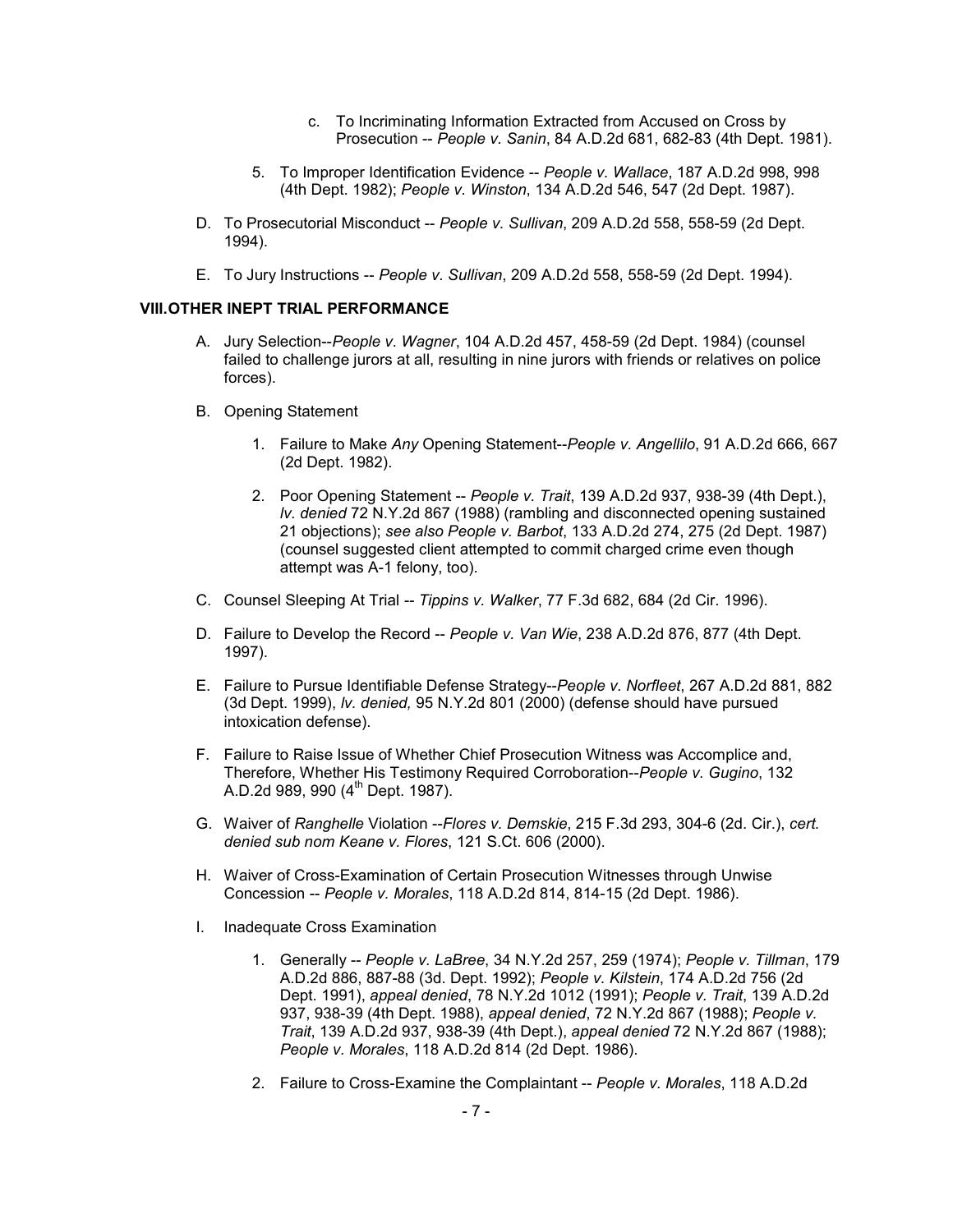814, 814-15 (2d Dept. 1986).

- 3. Failure to Use Evidence of Prior Misidentifications By Sole Prosecution Witness - *People v. Jenkins*, 68 N.Y.2d 896, 898 (1986).
- 4. "Opening The Door" -- *People v. Wiggins*, 213 A.D.2d 965, 966 (2d Dept. 1994) (counsel opened door to prejudicial information about accused).
- 5. Eliciting Uncharged Crimes on Cross-Examination -- *People v. Hollins,* 221 A.D.2d 863, 864 (3d Dept. 1995).
- 6. Eliciting Damaging Testimony about the Accused on Cross -- *People v. Barbot*, 133 A.D.2d 274, 275-76 (2d Dept. 1987); *People v. Riley*, 101 A.D.2d 710, 711 (4th Dept. 1984).
- J. Failure to Call Witnesses
	- 1. Failure to Call Accused as Witness -- *Deluca v. Lord*, 858 F.Supp. 1330, 1353-57 (S.D.N.Y. 1994), *aff'd,* 77 F.3d 578 (2d Cir.), *cert. denied*, 117 S.Ct. 83 (1996).
	- 2. Failure to Call A Promised Witness -- *People v. Shawn Brown,* 8/21/98 NYLJ, at 21 (Sup. Ct., Queens Co.) (Eng, J.).
	- 3. Failure to Call Alibi Witness -- *People v. Detling*, 73 A.D.2d 937, 937-38 (2d Dept. 1980).
	- 4. Failure to Call *Any* Witnesses -- *People v. Angellilo*, 91 A.D.2d 666, 666-67 (2d Dept. 1982).
	- 5. Failure to Call Expert Witnesses-- *People v. Saunders*, 54 A.D.2d 938, 939 (2d Dept. 1976).
- K. Inadequate Direct Examination
	- 1. Inadequate Direct Examination of Defense Expert -- *People v. Trait*, 139 A.D.2d 937, 938-39 (4th Dept.), *appeal denied* 72 N.Y.2d 867 (1988) (inadequate examination of psychiatric expert in insanity case).
	- 2. Permitting Client to Offer Inculpatory Testimony at Prior Trial -- *People v. Wilson*, 133 A.D.2d 179, 180-81 (2d Dept. 1987).
- L. Use of the Mental Defense
	- 1. Failure to Raise Insanity Defense -- *People v. Angellilo*, 91 A.D.2d 666, 666-67 (2d Dept. 1982).
	- 2. Inadequate Presentation of Insanity Defense -- *People v. Saunders*, 54 A.D.2d 938, 938-39 (2d Dept. 1976).
- M. Closing Argument
	- 1. Introduction of Damaging Evidence During Defense Summation -- *People v. Tillman*, 179 A.D.2d 886, 887-88 (3d Dept. 1992).
	- 2. "Incompetent" Closing Argument by Defense -- *Quartararo v. Fogg*, 679 F.Supp. 212, 250-51 (EDNY 1988), *aff'd without op*., 849 F.2d 1467 (2d Cir. 1988); *see also People v. Worthy*, 112 A.D.2d 445, 456 (2d Dept. 1985) (failure to review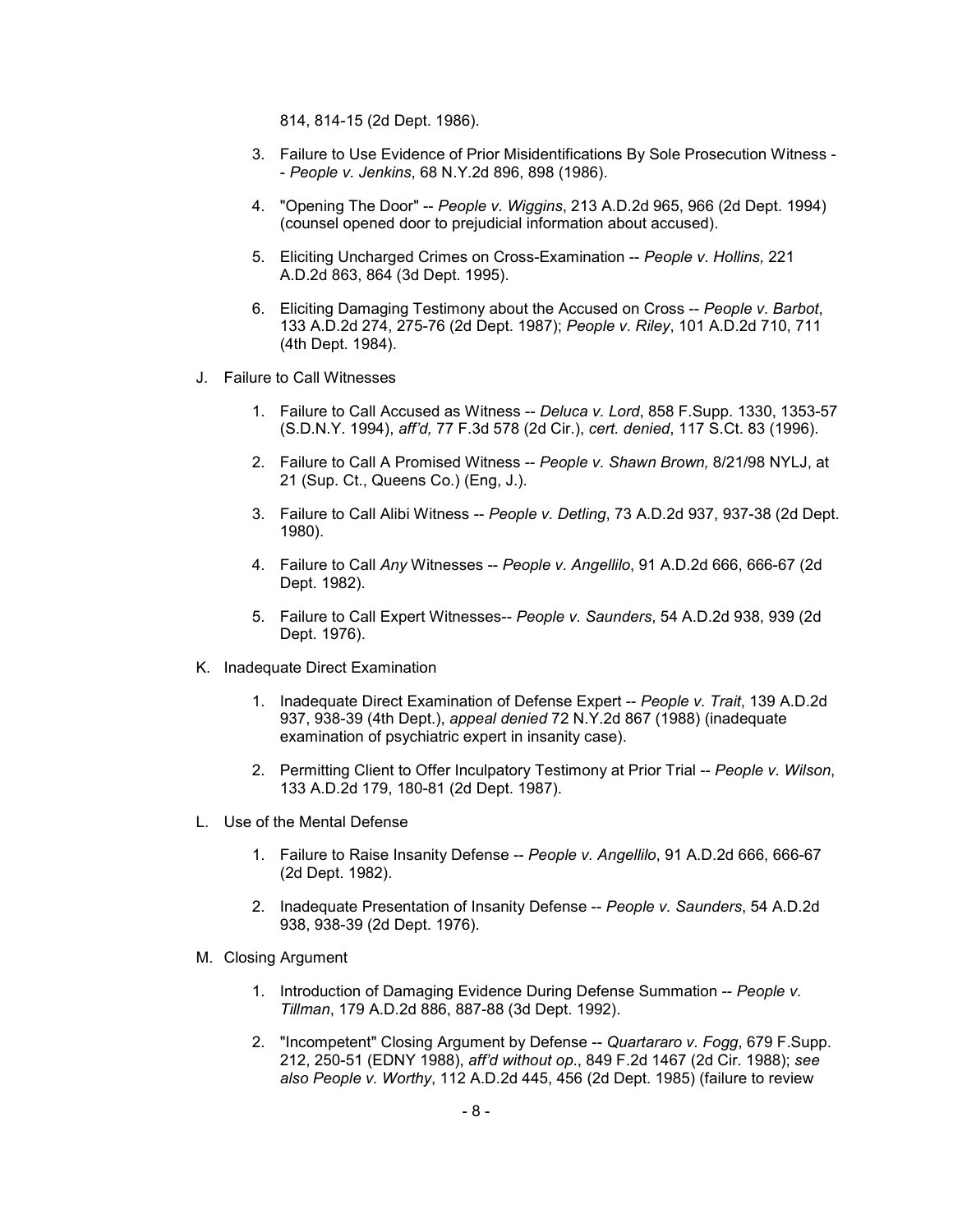evidence or focus jury on critical identification issue).

- N. Jury Charge
	- 1. Request for Lesser Included Offense that Doubled Number of A-1 Felonies -- *People v. Barbot*, 133 A.D.2d 274, 275-76 (2d Dept. 1987).
	- 2. Failing to Seek Charge
		- a. On Voluntariness of Confession -- *People v. Barbot*, 133 A.D.2d 274, 275-76 (2d Dept. 1987).
		- b. Regarding Missing Witness--*Henry v. Scully,* 78 F.3d 51, 53 (2d Cir. 1996); *People v. Wiley*, 120 A.D.2d 66, 70 (4th Dept. 1986).
		- c. Regarding Alibi--*People v. Wiley*, 120 A.D.2d 66, 70 (4th Dept. 1986) (counsel also failed to preserve issue for appeal).
		- d. On Circumstantial Evidence--*People v. Butterfield*, 108 A.D.2d 958, 960 (3d Dept. 1985).

#### **IX. SENTENCING**

A. Failure to Appear at Sentencing -- *People v. LaBree*, 34 N.Y.2d 257, 259 (1974).

# **X. INEFFECTIVE ASSISTANCE OF COUNSEL ON APPEAL**

- A. Failure to Advise Client of Right to Appeal--*United States ex rel. Thurmond v. Mancusi*, 275 F.Supp. 508, 523 (EDNY 1967).
- B. Failure to Perfect Appeal in Timely Manner--*Harris v. Kuhlman,* 601 F.Supp. 987, 993-95 (EDNY 1987).
- C. Filing of *Anders* Brief When Review of Record Showed Colorable Appellate Issues -- *People v. Stokes*, 2001 N.Y. LEXIS 102, \*10 (Ct. App. 2001).
- D. Advocacy on Appeal
	- 1. Failure to Present Significant and Obvious Issues -- *Mayo v. Henderson*, 13 F.3d 528, 532 (2d Cir. 1994) (ignored issues must be stronger than those presented).
	- 2. Failure to Present Particular Issues
		- a. *Rosario* Violation--*Mayo v. Henderson*, 13 F.3d 528, 535 (2d Cir. 1994).
		- b. Violation of State Constitutional Right to Counsel--*Claudio v. Scully*, 982 F.2d 798, 805 (2d Cir. 1992), *cert. denied* 508 U.S. 912 (1993).
		- c. *Batson* Violation --*People v. Reyes,* 151 A.D.2d 262, 263 (1st Dept. 1989).
		- d. Duplicitious Nature of Indictment--*Grady v. Artuz*, 931 F.Supp. 1048, 1053-54 (SDNY 1996).
	- 3. Choosing to Argue Particularly Weak Appellate Issues that Had Little Chance of Success--*Mayo v. Henderson*, 13 F.3d 528, 536 (2d Cir. 1994).